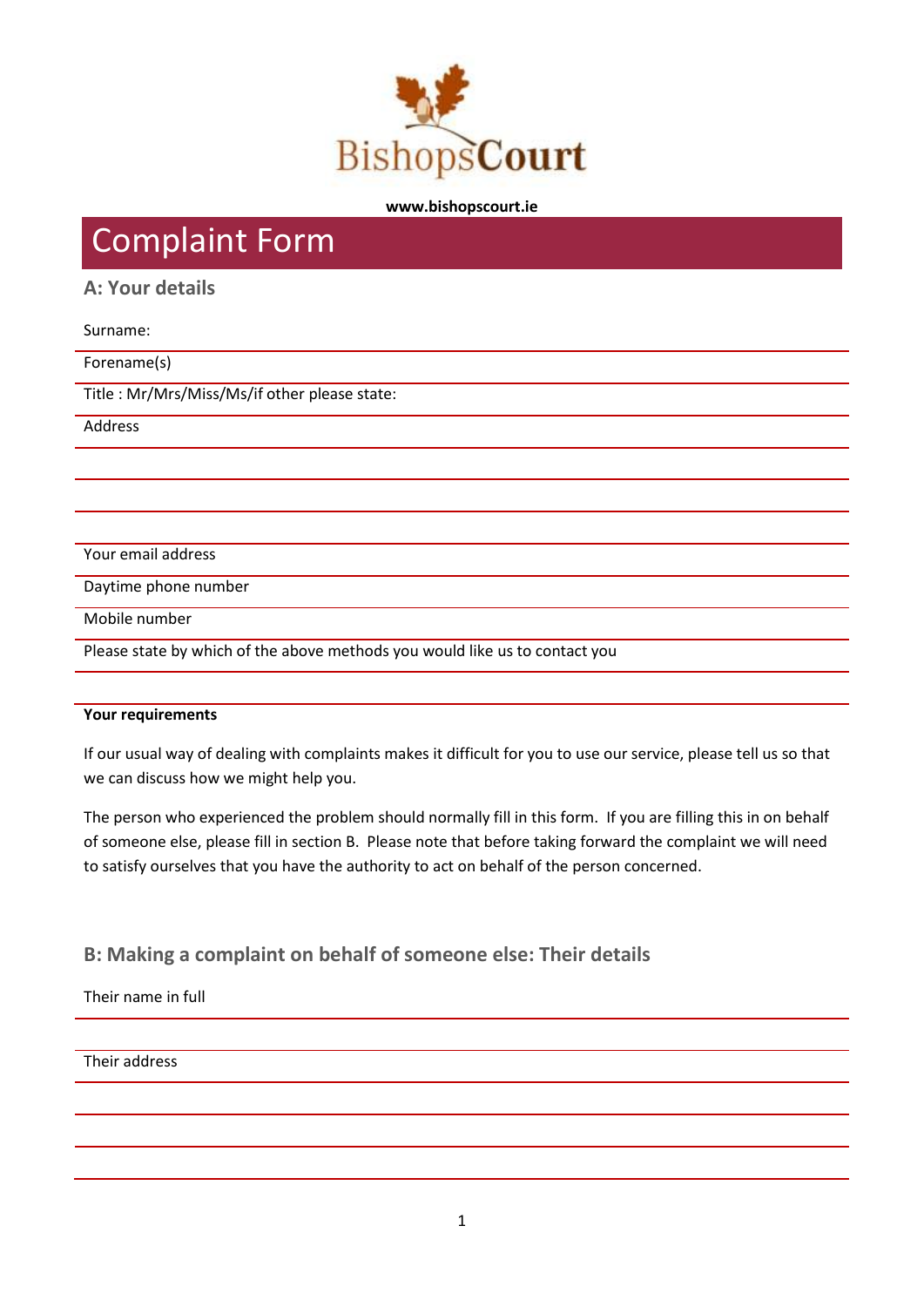

#### **www.bishopscourt.ie**

What is your relationship to them?

Why are you making a complaint on their behalf?

**C: About your complaint (Please continue your answers to the following questions on a separate sheet(s) if necessary)** 

What do you think we did wrong, or failed to do?

Describe how you personally or the person you are representing suffered or has been affected

What do you think should be done to put things right?

Have you already put your concern to the frontline staff responsible for delivering the service? If so, please give brief details of how and when you did so.

If you have any documents to support your concern/complaint, please attach them with this form.

Signature: